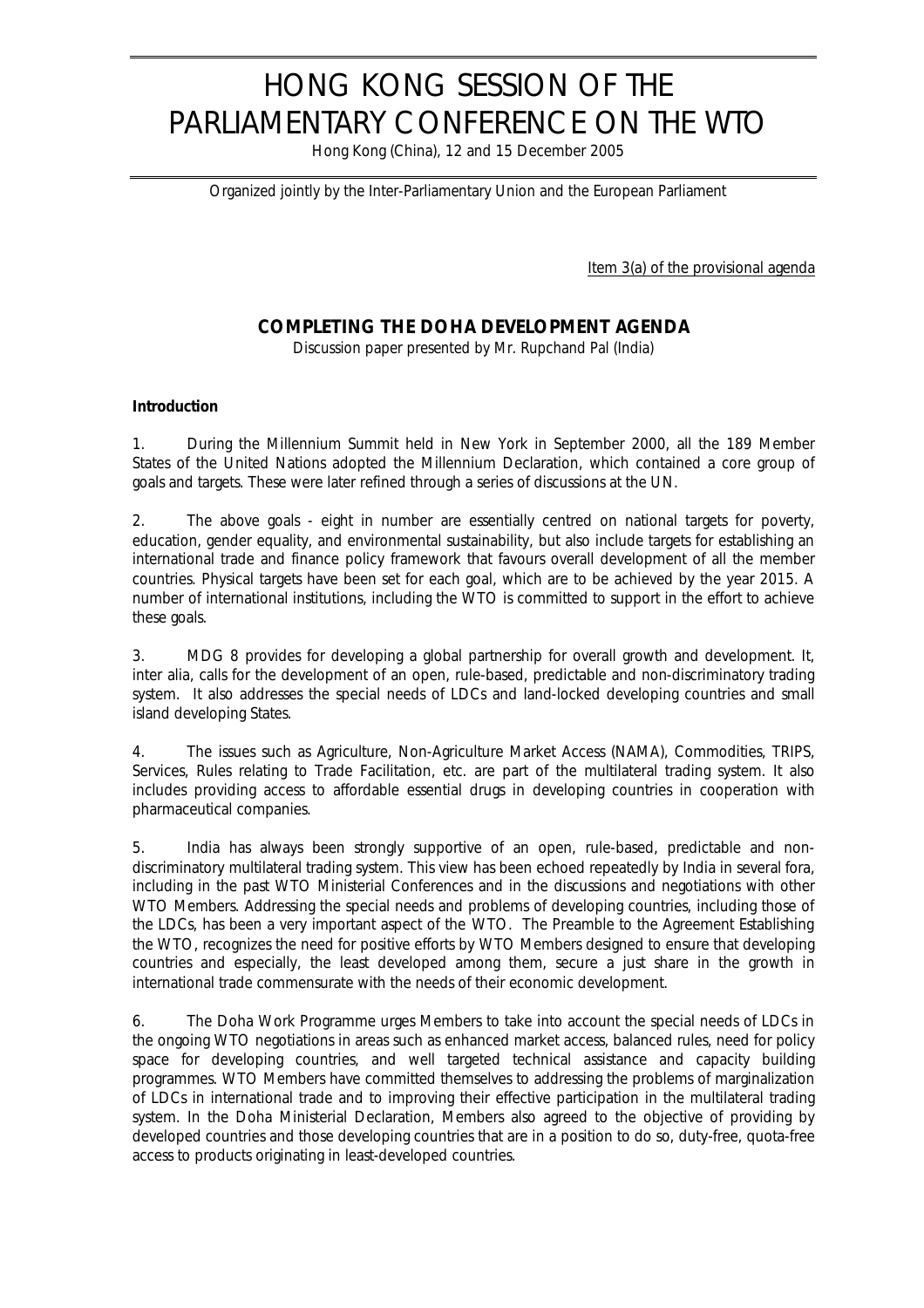#### **Agriculture**

7. As regards agriculture, the "July Framework" (the WTO General Council Decision of 1 August 2004), provides that the Least-Developed Countries, which will have full access to all special and differential treatment provisions, are not required to undertake reduction commitments. Developed WTO Members and developing country Members, which are in a position to do so, should provide duty free and quota-free market access for products originating from LDCs.

8. This round of negotiation in agriculture must undo the specific adversities faced by developing countries in developing their agriculture. The negotiations should lead to a substantial reform of the domestic agriculture policies of the developed countries particularly in respect of huge domestic support and export subsidy provided by them. Otherwise, the world market situation will continue to remain inimical and biased against the poor and vulnerable agriculture communities in the developing countries.

9. In this context, we are of the opinion that in developing countries tariffs are the only instrument for protecting livelihood of farmers, or insurance against risk from the external sector. Accordingly, the tariff reduction formula must address their special situations and circumstances. The instrument of Special Products is intended to address the food security, livelihood concerns and rural development concerns of millions of Indian farmers who are low-income and resource-poor or operate their farms at subsistence levels. The proposed new Special Safeguards Mechanism is a necessary and useful adjunct to tariffs, but it cannot entirely replace tariffs as a reliable instrument for protecting livelihood of farmers against imports surges and price depressions.

10. The "July Framework" also provides that work on cotton under all the pillars (domestic support, export subsidies, market access) of the agriculture negotiations will reflect the vital importance of this sector to certain LDC and other developing Members and we must work to achieve ambitious results expeditiously. Further, the preferences, which are of importance to many developing countries, are being eroded by both regional and multilateral liberalisation. Preference erosion needs to be addressed in the negotiations, in accordance with the provisions of the 'July Framework', and requires mainstreaming the development dimension in the multilateral trading system through (i) expanded market access for products which are of vital export importance to the preference beneficiaries, (ii) effective utilisation of existing preferences, and (iii) additional financial assistance and capacity building to address supply constraints, promote diversification and assist in adjustment and restructuring.

#### **Non-agricultural Market Access (NAMA)**

11. In the Framework for Establishing Modalities in NAMA, WTO Members agreed that the leastdeveloped country participants shall not be required to apply the formula nor participate in the sectoral approach. However, as part of their contribution to this round of negotiations, they are expected to substantially increase their level of binding commitments. Furthermore, to enhance the integration of least-developed countries into the multilateral trading system and support the diversification of their production and export base, developed-country participants and other participants who are in a position to do so should grant on an autonomous basis duty-free and quota-free market access for nonagricultural products originating from least-developed countries.

12. In this context, we are of the view that there shall be significant enhancement in the market access for developing countries through the reduction in tariff peaks, tariff escalation, high tariffs and non-tariff barriers in the developed countries. The particular situations and problems of developing countries must be addressed systemically in the negotiations.

13. Amongst the non-agricultural products there are several domestically sensitive areas which have to be carved out or given special treatment. These are particularly in (i) agricultural products covered in NAMA such as rubber; (ii) products related to agriculture such as fertilizers; (iii) products mainly manufactured by the small scale/ cottage industry such as handlooms, small tools and similar products; (iv) newly established industrial sectors such as the automotive sector; and (v) some petro-products.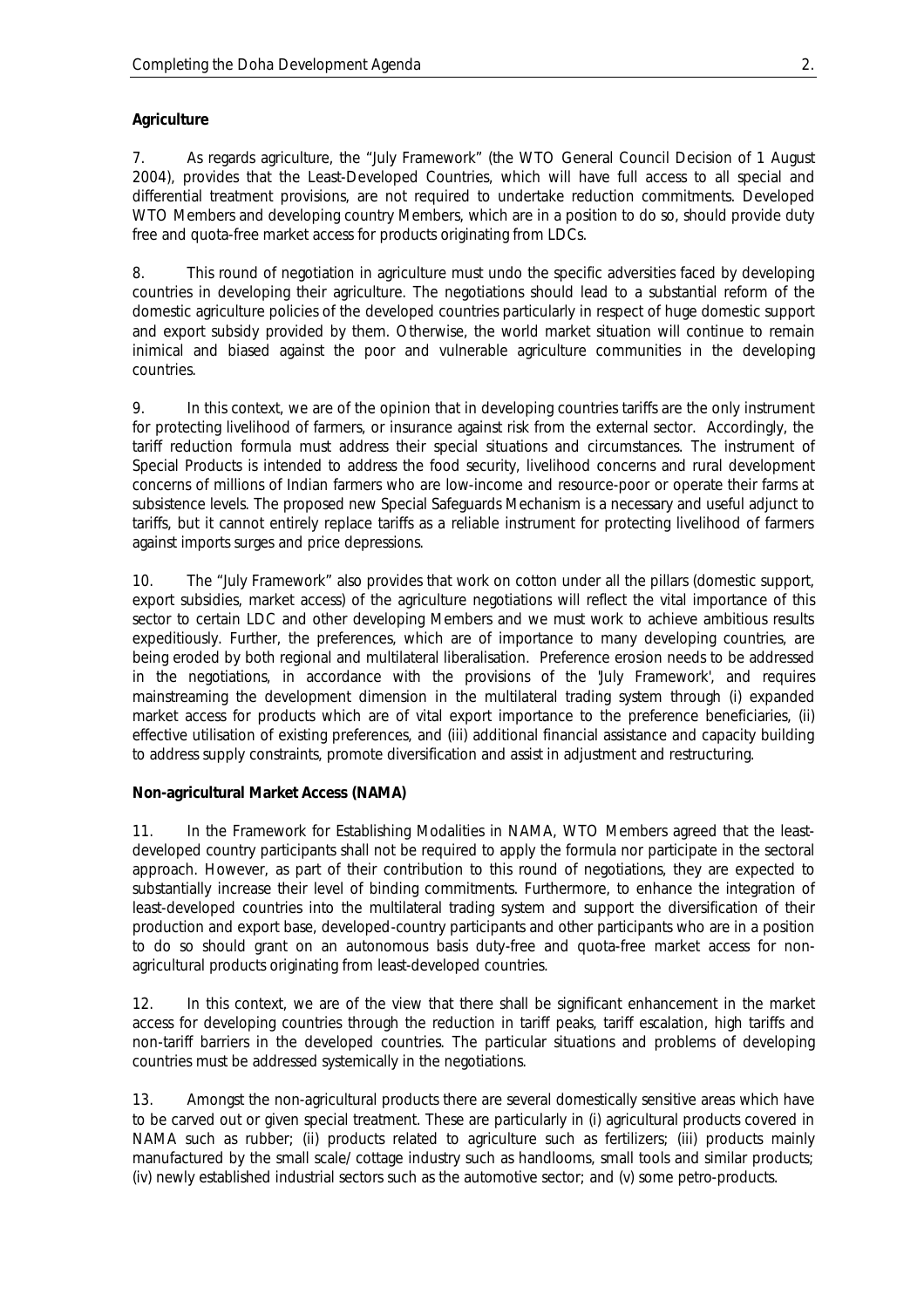#### **Services**

14. In the current services negotiations, LDCs can take commitments at their own pace and in keeping with their levels of development. At the WTO, India has been continuously emphasizing that Development has to be the centre stage in the negotiations under the Doha Work Programme. Specifically, the services negotiations can be completed only through substantial progress in market access in sectors and modes of export interest to developing countries like providing access to professionals and natural persons (Mode 4), tourism, business process outsourcing, etc. as this is the best way of integrating developing countries into the system. Further, the flexibility provided by General Agreement on Trade in Services (GATS) to developing countries has to be preserved and special attention devoted to the practical implementation of the LDC modalities and the Special and Differential Treatment proposals.

15. From India's standpoint, cross border supply of services (Mode 1) through electronic modes of delivery is another important area of great comparative advantage and potential for our country. Considering that outsourcing activities are undertaken through this Mode of supply of services we seek to achieve better access for our service suppliers under Mode 1 by getting our trading partners to fully bind the existing regime. The idea is to freeze the existing liberalisation in these two Modes in those countries, thus removing potential future hurdles in outsourcing of business to countries like India and pre-empting any defensive action on their part subsequently, which could affect India's market access. India has tabled its revised offer under the ongoing negotiations of General Agreement on Trade in Services (GATS) with WTO and is seeking Comprehensive Commitments from WTO members on a wide range of Services Sector under GATS.

#### **Trade Facilitation**

16. In the Modalities for Negotiations on Trade Facilitation, it was agreed that Least Developed Country Members will only be required to undertake commitments to the extent consistent with their individual development, financial and trade needs or their administrative and institutional capabilities.

#### **Market Access**

17. In the ongoing market access negotiations, recognising the fundamental principles of the WTO and relevant provisions of GATT 1994, special attention shall be given to the specific trade and development related needs and concerns of developing countries, including capacity constraints. These particular concerns of developing countries, including food security, rural development, livelihood, preference erosion, commodities and net food imports, as well as prior unilateral liberalisation, should be taken into consideration, as appropriate, in the course of the Agriculture and NAMA negotiations.

#### **Trade**

18. On the issue of framing response to trade related issues identified for the fuller integration of small, vulnerable economies into multilateral trading system, WTO Members have been trying to address their concerns, without creating a sub-category of Members, as part of a work programme, as mandated in paragraph 35 of the Doha Ministerial Declaration.

#### **Trade Related Aspects of Intellectual Property Rights (TRIPS)**

19. On the issue of addressing the problems relating to accessibility of medicines, it may be mentioned that the Doha Ministerial Declaration on TRIPS and Public Health also recognises the problem of countries having insufficient or no manufacturing capacities in the pharmaceutical sector in using effectively the flexibility of compulsory license. In accordance with the Doha Declaration, a solution to this problem was agreed to in the Decision taken by the General Council at its meeting held on 30 August 2003. This Decision would enable manufacture and export of pharmaceutical products under compulsory license to such countries, which would enhance access to patented medicines at